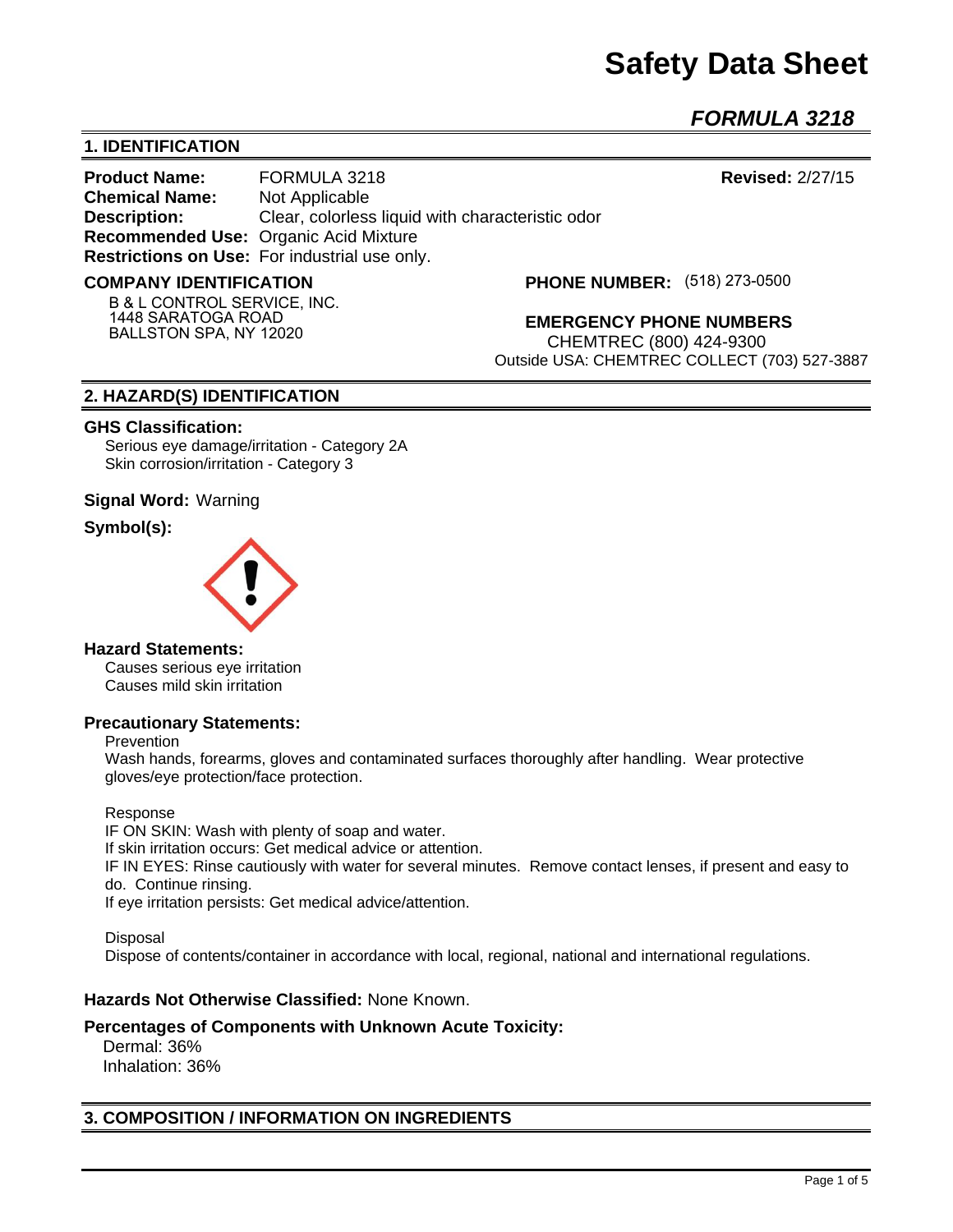## **CHEMICAL INGREDIENTS CAS NO.\* PERCENT (%)\*\*** HYDROXYETHYLIDENE DIPHOSPHONIC ACID 2809-21-4 < 5% CITRIC ACID 77-92-9 H

**Legend: L=<1%; M=1-10%; H=>10%**

**\* Exposure limit and regulatory information in Sections 8 & 15**

**\*\* Exact percentage is a trade secret. Concentration range is provided to assist users in providing appropriate protections.**

#### **4. FIRST AID MEASURES**

- **Eye Contact:** Immediately flush with clean, cool water for 15 minutes and if irritation persists, get medical attention.
- **Skin Contact:** Immediately wash skin with soap and plenty of water while removing contaminated clothing, for at least 15 minutes. If irritation persists, get medical attention. Launder contaminated clothing before reuse.
- **Inhalation:** Remove victim to fresh air. If individual experiences nausea, headache, dizziness, has difficulty in breathing or is cyanotic, seek medical attention. If not breathing, give artificial respiration via a suitable mechanical device such as a bag and mask. Do not use mouth-to-mouth resuscitation.
- **Ingestion:** Do not induce vomiting. Rinse mouth with copious quantities of water first and get immediate medical attention. Drink several glasses of water. Never give anything by mouth to an unconscious person. If vomiting occurs, keep airways clear.
- **Note to Physician:** There is no specific antidote. Treatment of overexposure should be directed at the control of symptoms and the clinical condition of the patient. Aspiration may cause lung damage. Probable mucosal damage may contraindicate the use of gastric lavage.

### **Most Important Symptoms/Effects:**

**Eye Contact:** May cause irritation. May cause corneal damage with prolonged contact.

**Skin Contact:** Prolonged contact may cause irritation.

**Inhalation:** Inhalation of vapor or mist can cause severe irritation of nose, throat, and lungs. May cause damage to the upper respiratory tract and lungs under severe conditions.

**Ingestion:** May be toxic. May cause severe irritation to internal tissues. May cause hypocalcaemia.

**Indication of Immediate Medical Attention and Special Treatment, if Necessary:** Other than acute, none known. See section 11 for toxicological information.

## **5. FIRE FIGHTING MEASURES**

**Suitable (and Unsuitable) Extinguishing Media:** Any media suitable for the surrounding fire.

- **Specific Hazards Arising from the Chemical:** Product may be irritating to the eyes, skin, and respiratory system. Closed containers may rupture (due to buildup of pressure) when exposed to extreme heat. If evaporated to dryness, some product residuals may burn. Thermal decomposition may release oxides of carbon.
- **Special Protective Equipment and Precautions for Fire-Fighters:** Wear self-contained breathing apparatus and full turn-out gear. Approach fire from upwind direction. If possible, move containers away from fire. Cool fire exposed containers with water spray. If containers rupture or leak, product may evolve irritating or toxic gas under extreme heat. Contain runoff.

## **6. ACCIDENTAL RELEASE MEASURES**

## **Spill Containment and Clean-up Instructions:**

Wear suitable protective equipment found in section 8. Small spills may be flushed with copious quantities of water, preferably to a sanitary sewer or waste treatment facility. Larger spills may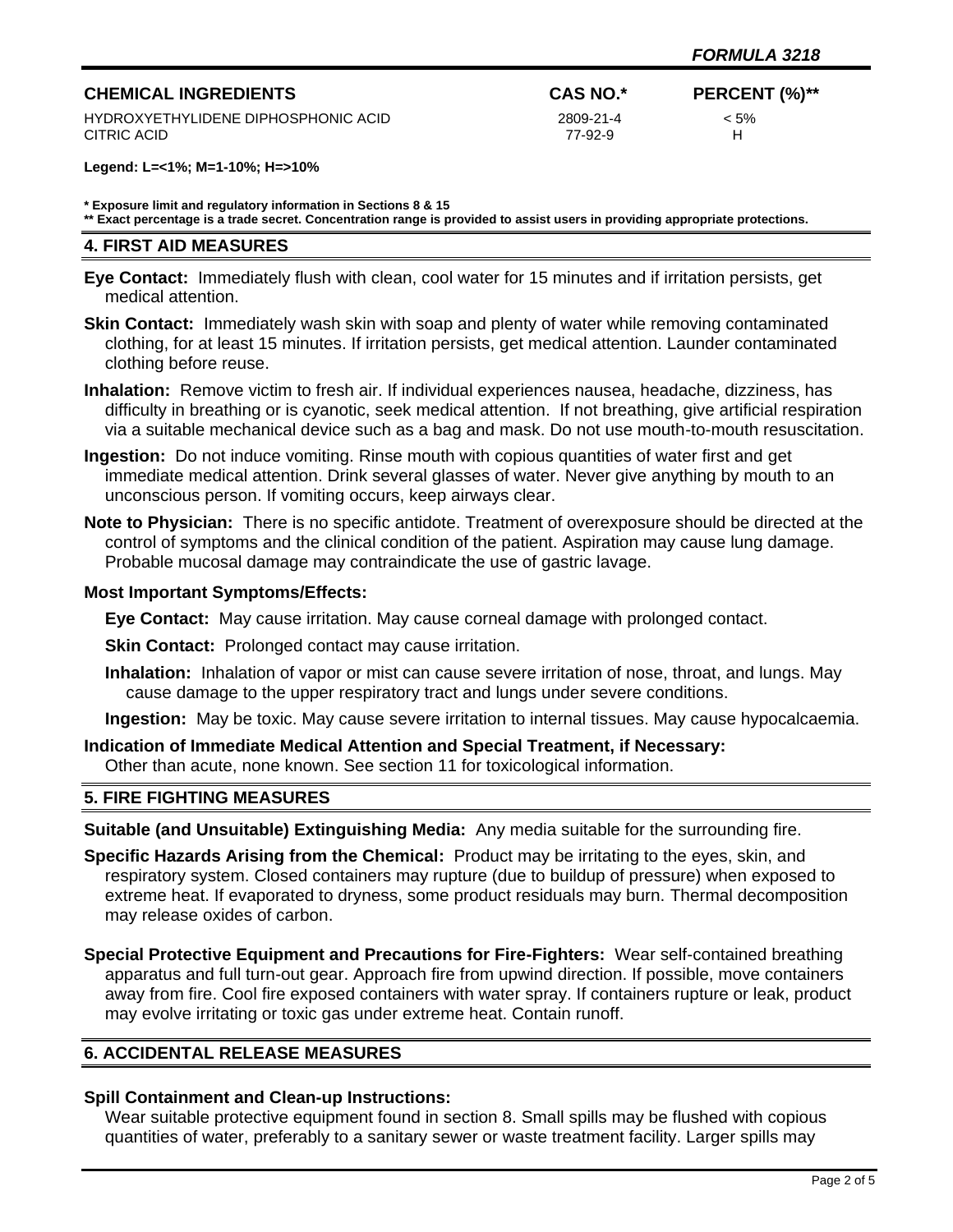require neutralization prior to flushing or absorbed in sawdust or other absorbent and sweeping disposed of in an approved landfill. The area may then be flushed with copious quantities of water. Floor may be slippery; use care to avoid falling. Avoid release of this product into the environment to prevent contamination of soil, sewers, natural waterways and/or groundwater. See Section 12 for Ecological Information.

## **7. HANDLING AND STORAGE**

## **Handling and Storage:**

Store in a cool, dry, well ventilated area, between 10°C and 49°C. Keep containers tightly closed when not in use and follow all recommended safety precautions when handling the material. Keep out of sun and away from heat or open flame. Keep away from incompatible materials. See Section 10 for incompatible materials.

## **8. EXPOSURE CONTROL / PERSONAL PROTECTION**

**Engineering Controls:** General ventilation expected to be satisfactory

## **PERSONAL PROTECTION EQUIPMENT**

**Respiratory:** Not normally required.

**Eyes and Face:** Chemical resistant goggles or face shield.

**Hands and Skin:** Chemical resistant rubber, neoprene latex or PVC

**Other Protective Equipment:** Eyewash station in area of use. Wear long sleeve shirt, long pants, and boots.

## **EXPOSURE GUIDELINES**

**Exposure Limits:** 

**COMPONENT TLV**

N.A.

## **9. PHYSICAL AND CHEMICAL PROPERTIES**

| <b>Appearance and Odor:</b>         | Clear, colorless liquid with characteristic odor |                                        |                        |
|-------------------------------------|--------------------------------------------------|----------------------------------------|------------------------|
| <b>Odor Threshold:</b>              | N.D.                                             | <b>Vapor Pressure:</b>                 | N.A.                   |
| pH (undiluted):                     | < 1.5                                            | <b>Vapor Density:</b>                  | $<$ 1                  |
| <b>Freeze Point:</b>                | $<$ -8°C (17°F)                                  | Specific Gravity(@22°C):               | $1.167 - 1.177$        |
| <b>Boiling Point:</b>               | $>100^{\circ}$ C (212 $^{\circ}$ F)              | <b>Solubility in Water:</b>            | Complete               |
| <b>Flash Point:</b>                 | None                                             | <b>Partition Coefficient:</b>          | N.D. (n-octanol/water) |
|                                     |                                                  | <b>Auto-Ignition Temperature:</b>      | N.D.                   |
| <b>Evaporation Rate:</b>            | 1.0                                              | <b>Decomposition Temperature: N.D.</b> |                        |
| Flammability (solid, gas): No       |                                                  | <b>Viscosity:</b>                      | N.D.                   |
| Flammable Limits in Air: LFL - N.A. |                                                  |                                        |                        |
|                                     | $UFL - N.A.$                                     |                                        |                        |

## **10. STABILITY AND REACTIVITY**

**Reactivity:** Not normally reactive at normal temperatures and pressure.

**Chemical Stability:** Stable under normal conditions

**Possibility of Hazardous Reactions:** Will not occur under normal conditions.

**Conditions to Avoid:** Avoid excessive heat, sparks or open flames.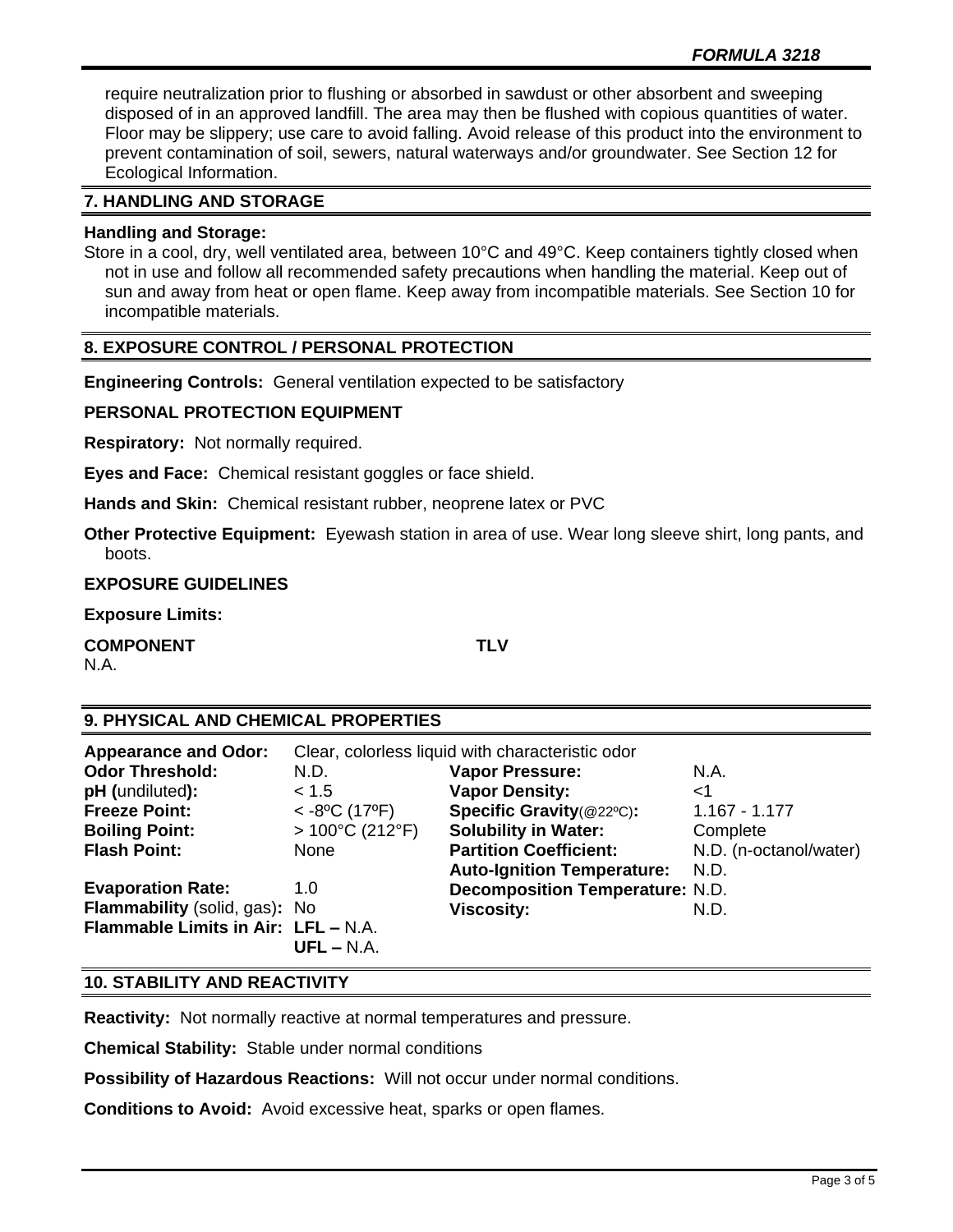**Incompatible Materials:** Concentrated alkalis, alkaline earth carbonates and bicarbonates, acetates, sulfides and oxidizing agents.

**Hazardous Decomposition Products:** Thermal decomposition may release oxides of carbon.

## **11. TOXICOLOGICAL INFORMATION**

**Ingestion Testing:** Rat, LD50: > 5,000 mg/kg\*

**Skin Testing:** None established for this product.

**Inhalation Testing:** None established for this product.

\*Calculated based on GHS acute toxicity formula.

## **CHRONIC TOXICITY DATA**

**Sensitization Testing:** None established for this product.

**Other Testing:** None established for this product.

**Routes of Exposure:** Eyes, Ingestion, Inhalation, Skin.

**Eye Contact:** May cause irritation. May cause corneal damage with prolonged contact.

**Skin Contact: Prolonged contact may cause irritation.** 

**Inhalation:** Inhalation of vapor or mist can cause severe irritation of nose, throat, and lungs. May cause damage to the upper respiratory tract and lungs under severe conditions.

**Ingestion:** May be toxic. May cause severe irritation to internal tissues. May cause hypocalcaemia.

**Medical Conditions Aggravated by Exposure:** None known.

**Chronic Effects from Repeated Overexposure:** Other than short term effects, none established.

## **12. ECOLOGICAL INFORMATION**

## **Aquatic Toxicity Data:**

Water Flea, Ceriodaphnia dubia, LC50/48hr: 232.6 mg/l

**Product Fate Data:** None established for this product.

**Biodegradation Data:** None established for this product.

## **13. DISPOSAL CONSIDERATIONS**

**Waste Disposal:** Dispose of in accordance with local, regional, national and international regulations. Contact the Hazardous Waste representative at the nearest EPA Regional Office for guidance. Container Disposal: Triple rinse container (or equivalent) promptly after emptying and offer for reconditioning if appropriate. Empty the rinsate into application equipment or a mix tank or store rinsate for later use or disposal.

## **14. TRANSPORT INFORMATION**

## **US DEPARTMENT OF TRANSPORTATION (DOT) INFORMATION NOT REGULATED**

**VESSEL TRANSPORT (IMO/IMDG) NOT REGULATED**

## **15. REGULATORY INFORMATION**

## **US FEDERAL REGULATIONS**

**TSCA:** All ingredients listed or exempt from listing.